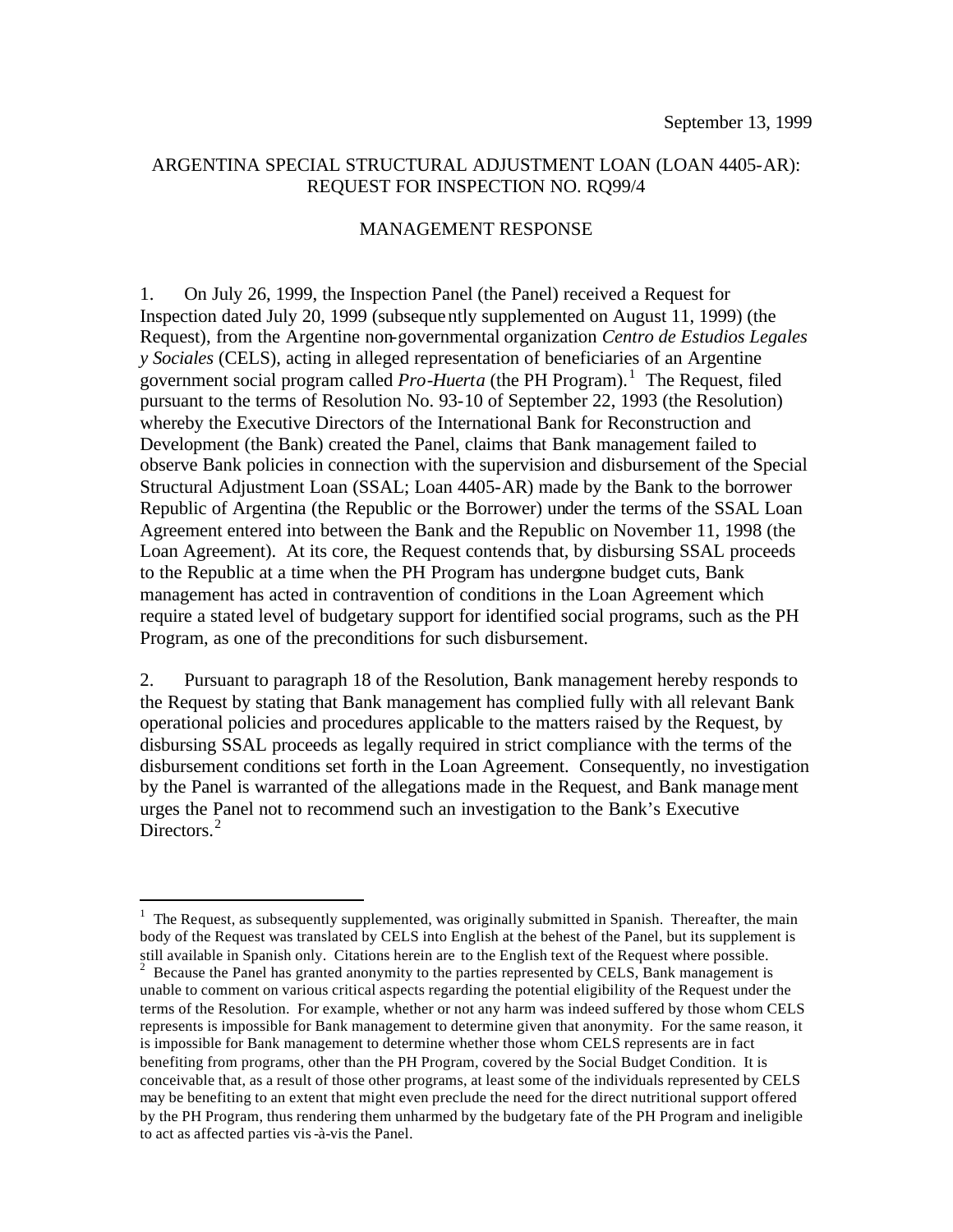## **SSAL BACKGROUND**

3. In response to the economic constraints threatening the Republic during 1998 as a result of the Asian crisis, the Bank's Executive Directors approved the SSAL to the Republic in the amount of \$2,525,250,000. The Loan Agreement specifies that the SSAL may be disbursed in three tranches, the first in the amount of \$1,025,250,000, the second in the amount of \$1,000,000,000, and the third in the amount of \$500,000,000. The first tranche was disbursed in 1998 after the Loan Agreement became effective. The second tranche was made available for disbursement on September 9, 1999. The third tranche has yet to be made available for disbursement.

4. As is the case for any adjustment loan, disbursement of the SSAL tranches is contractually conditioned in the Loan Agreement on the occurrence of certain events which evidence the carrying out by the Republic of those policy reform or other actions which justify the approval and disbursement of the loan. The SSAL was approved by the Executive Directors, and its first tranche was disbursed, upon confirmation of the carrying out of those first tranche release conditions which were detailed in the *Report and Recommendation of the President* presented to the Executive Directors by Bank management on November 3, 1998. The preconditions for release of subsequent tranches are detailed in Section 2.02 and related Schedules 3 and 4 of the Loan Agreement.

5. There are 22 separate second tranche release conditions, and 26 separate third tranche release conditions, set forth in the Loan Agreement (pertaining to a wide gamut of reforms and actions regarding the Argentine fiscal, financial, regulatory and human development sectors), all of which have to be met "in form and substance satisfactory to the Bank" and "based on evidence satisfactory to the Bank" prior to release for disbursement of the pertinent tranche (Loan Agreement, Section 2.02 (d) (ii) and (e) (ii)). As in any adjustment loan, an additional general tranche release condition for the SSAL is that the Bank be satisfied "with the progress achieved by the Borrower in the carrying out of the Program" set forth in the Borrower's Letter of Development Policy addressed to the Bank, containing the broad outlines of the adjustment efforts more explicitly detailed in the afore-mentioned separate tranche release conditions (Loan Agreement, Section 2.02 (d) (ii) (A) and (e) (ii) (A)).

6. The only tranche release condition that concerns CELS and is the focus of the Request (the Social Budget Condition) pertains initially to the second tranche and can be found in paragraph 15 of Schedule 3 to the Loan Agreement. It reads as follows: "The Borrower's budget for 1999 for the social programs listed in the Annex to this Schedule is being maintained at an aggregate level equivalent to at least \$680,000,000." The identical condition also appears as a third tranche release condition in paragraph 18 of Schedule 4 to the Loan Agreement. The listed programs referred to therein consist of 24 programs of the Republic, in the areas of food and nutrition, disease control, emergency employment, education, social funds and programs for vulnerable groups, targeted at providing for the needs of the poorest segments of Argentine society. Among the listed programs is the PH Program which aims to provide nutritional support to those poor who are classified statistically as having "*necesidades básicas insatisfechas*" (NBI or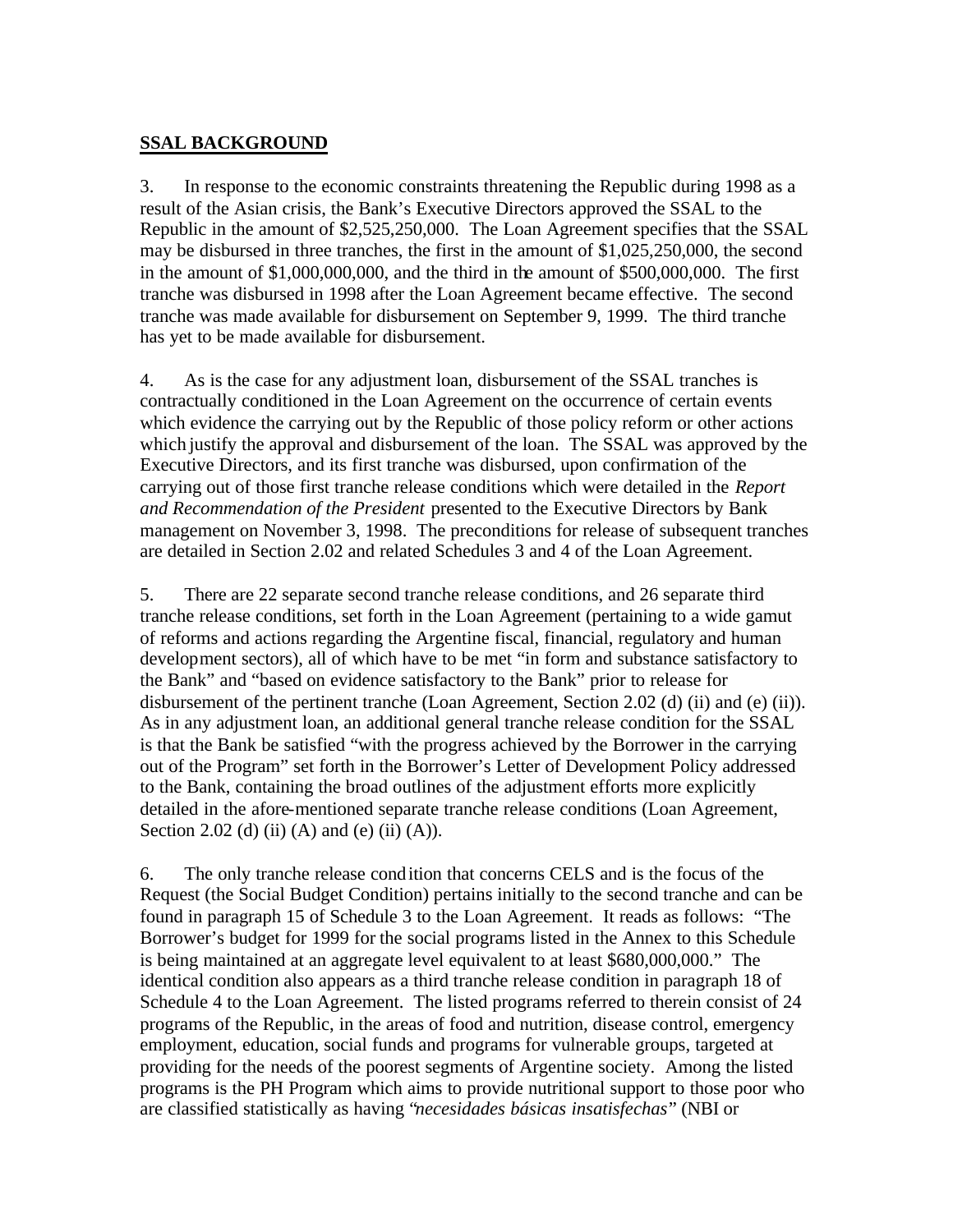unsatisfied basic needs) by assisting them in the maintenance of small vegetable gardens to produce food for their own consumption.

7. A number of vital points are worth noting with regard to the Social Budget Condition:

(a) If the Social Budget Condition is not met, the Bank is legally entitled to withhold disbursement of the relevant tranche. Nevertheless, following standard adjustment lending practice, the Social Budget Condition is not stated as a legal covenant. This means the Republic is not legally obligated to carry out the condition;  $3$ however, if the Republic does not carry it out, the Republic forfeits the right to receive the applicable SSAL tranche proceeds.<sup>4</sup>

(b) The Social Budget Condition is the product of normal and legitimate negotiation between the parties to the Loan Agreement, that is to say the Bank and the Republic. The Bank was concerned about the protection of social programs which might be vulnerable to budgetary cuts in an atmosphere of tight national fiscal constraints made necessary by the impact of a global financial crisis and concomitant limitations on the Republic's access to international capital markets. The Republic fully shared that concern, but also needed to maintain a reasonable degree of budgetary flexibility to accommodate a series of factors and potential unexpected contingencies (involving, for example, shifts in the relative efficiency of each potentially vulnerable social program), as well as to maintain its ultimate right as sovereign to make decisions and trade-offs regarding its internal fiscal affairs. The Social Budget Condition as drafted reflects the negotiated outcome of the interplay between these equally legitimate approaches of the Bank and the Republic: it calls for maintenance of a global budgetary aggregate (no less

 $\overline{a}$ 

<sup>3</sup> See Ibrahim F.I. Shihata, *The World Bank Inspection Panel* 39 (2nd ed. 1999) (forthcoming). <sup>4</sup> Because adjustment lending tranche release conditions are not binding covenants, the normal Bank legal remedies of disbursement suspension, followed by possible loan cancellation and loan repayment acceleration, typically do not apply. There are only very limited sets of circumstances where failure to comply with tranche release conditions can trigger the discretionary exercise of normal legal remedies by the Bank in an adjustment context. That can occur, not when an isolated condition (such as the Social Budget Condition in this case) is challenged, but when a borrower's entire adjustment reform program supported by an adjustment loan, as set forth in the borrower's Letter of Development Policy (see point 5 above), is affected by a "situation" which makes it improbable that the entire program, or a significant part thereof, will be carried out, thus jeopardizing the *raison d'être* of the entire loan (see Loan Agreement Section 4.01, IBRD May 30, 1995 General Conditions Section 6.02 (e), and January 29, 1997 legal opinion to the Panel from then Acting Senior Vice President and General Counsel Andrés Rigo in connection with the Bangladesh Jute Sector Adjustment Credit case brought before the Panel in 1997). No such allegation regarding failure of Argentina's overall adjustment program is made by CELS, and therefore the remedy grounds discussed above are inapplicable to the current facts of the case at hand. Furthermore, given that the situation which could trigger this remedy need not involve any borrower action or omission (indeed, it could be triggered by a natural catastrophe such as an earthquake), the existence of the remedy in no way alters the conclusion that tranche release conditions do not constitute borrower obligations. Undisbursed portions of a loan can likewise be canceled, under Sections 2.02 (d) (ii) and 2.02 (e) (ii) of the Loan Agreement, if, after an exchange of views with the Republic, the Bank has notified the Republic of the Bank's dissatisfaction with the Republic's compliance with the relevant tranche release conditions and 90 days have passed from the time of that notice without reversal of the Bank's dissatisfaction. Here again, such a cancellation possibility does not mean that the tranche release conditions constitute Borrower obligations; it merely allows the Bank to cease making a loan it no longer deems useful (and in that sense amounts to a permanent refusal to make tranche releases).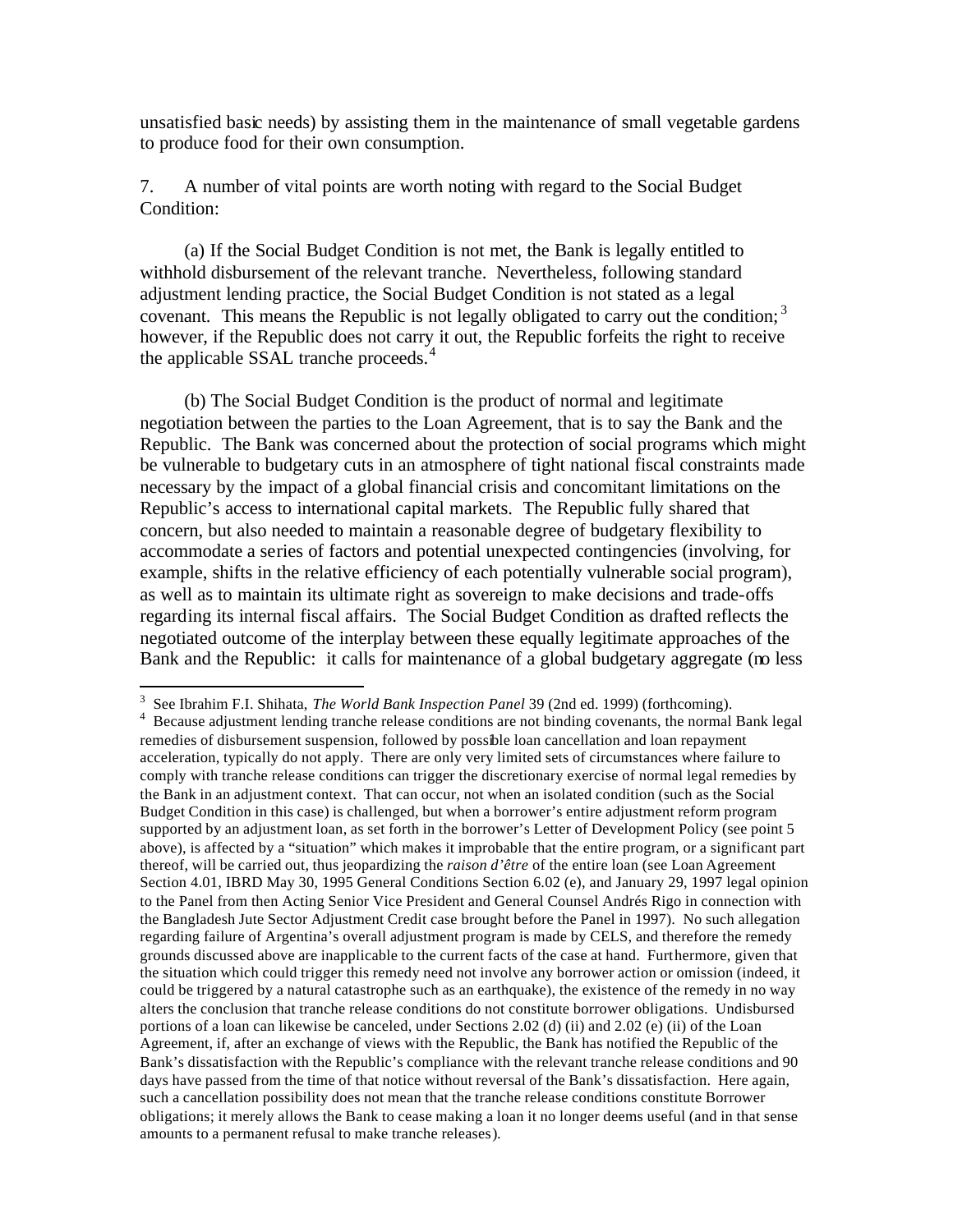than \$680 million) for a series of identified social programs, but at the same time leaves flexible the distribution of that aggregate among the programs, without assigning an exact figure to each of the programs individually.

(c) If the Social Budget Condition, as well as all the other relevant tranche release conditions, are met, the Bank is legally obligated, pursuant to the terms of the Loan Agreement, to make the relevant tranche available to the Borrower for withdrawal.

### **ARGENTINE SOCIAL PROGRAMS/PH PROGRAM BUDGETARY HISTORY**

8. In the Republic's fiscal year 1998 budget, the social programs cited in the Social Budget Condition were assigned a total budget of approximately \$926.6 million equivalent, of which the five programs identified in the Social Budget Condition as food and nutrition programs were assigned approximately \$134.0 million equivalent. Of that \$134.0 million figure, \$11.2 million equivalent was assigned to the PH Program which is the focus of the Request. Despite the severe fiscal constraints faced by the Republic as a result of conditions in international financial markets,<sup>5</sup> the corresponding budget allocated in the Republic's fiscal year 1999 budget was actually increased to \$984.5 million equivalent for all the Social Budget Condition programs, although there was virtually no change for the subset of food and nutrition programs, and an original decrease of 64%, to \$4.0 million equivalent, for the PH Program.<sup>6</sup>

9. In the first semester of 1999, approximately \$3.8 million of that reduced \$4.0 million equivalent amount allocated to the PH Program was spent, thus threatening, as correctly pointed out by CELS in the Request, the continuation of the PH Program for the rest of the fiscal year. To remedy this situation, as a direct result of Bank SSAL supervision efforts as indicated in point 14 below, the Republic subsequently increased the 1999 budgetary allocation for the PH Program by an additional \$3.0 million equivalent, thus raising the total allocation for the PH Program for 1999 to \$7.0 million equivalent and allowing the PH Program to continue at least until the end of 1999. Furthermore, the Argentine authorities have issued a letter to the Bank indicating their intention to maintain the PH Program at least through fiscal year 2000.

### **BANK MANAGEMENT COMPLIANCE WITH THE TERMS OF THE LOAN AGREEMENT AND WITH BANK OPERATIONAL POLICIES AND PROCEDURES**

 $\overline{a}$ 

<sup>&</sup>lt;sup>5</sup> For 1999, Argentine GDP is dropping approximately 4%, fiscal revenues are dropping approximately 5% and federal primary (excluding interest) public expenditures are dropping approximately 1.6% in comparison with 1998.

 $6$  Figures are taken from the Republic's budget tables attached hereto as Attachment A. Apart from the PH Program, the other programs referred to in the Social Budget Condition show the following budgetary allocation trajectory from fiscal year 1998 to fiscal year 1999: allocations for PRANI (for infants) decreased slightly from \$36.2 million equivalent for 1998 to \$35.1 million equivalent; for ASOMA (for senior citizens) they decreased slightly from \$21.5 million equivalent for 1998 to \$20.1 million equivalent for 1999; for *Materno-Infantil* (for mothers and infants) they increased from \$37.9 million equivalent for 1998 to \$45.3 million equivalent for 1999; and for PROMIN (also for mothers and infants) they decreased slightly from \$27.2 million equivalent for 1998 to \$26.2 million equivalent for 1999.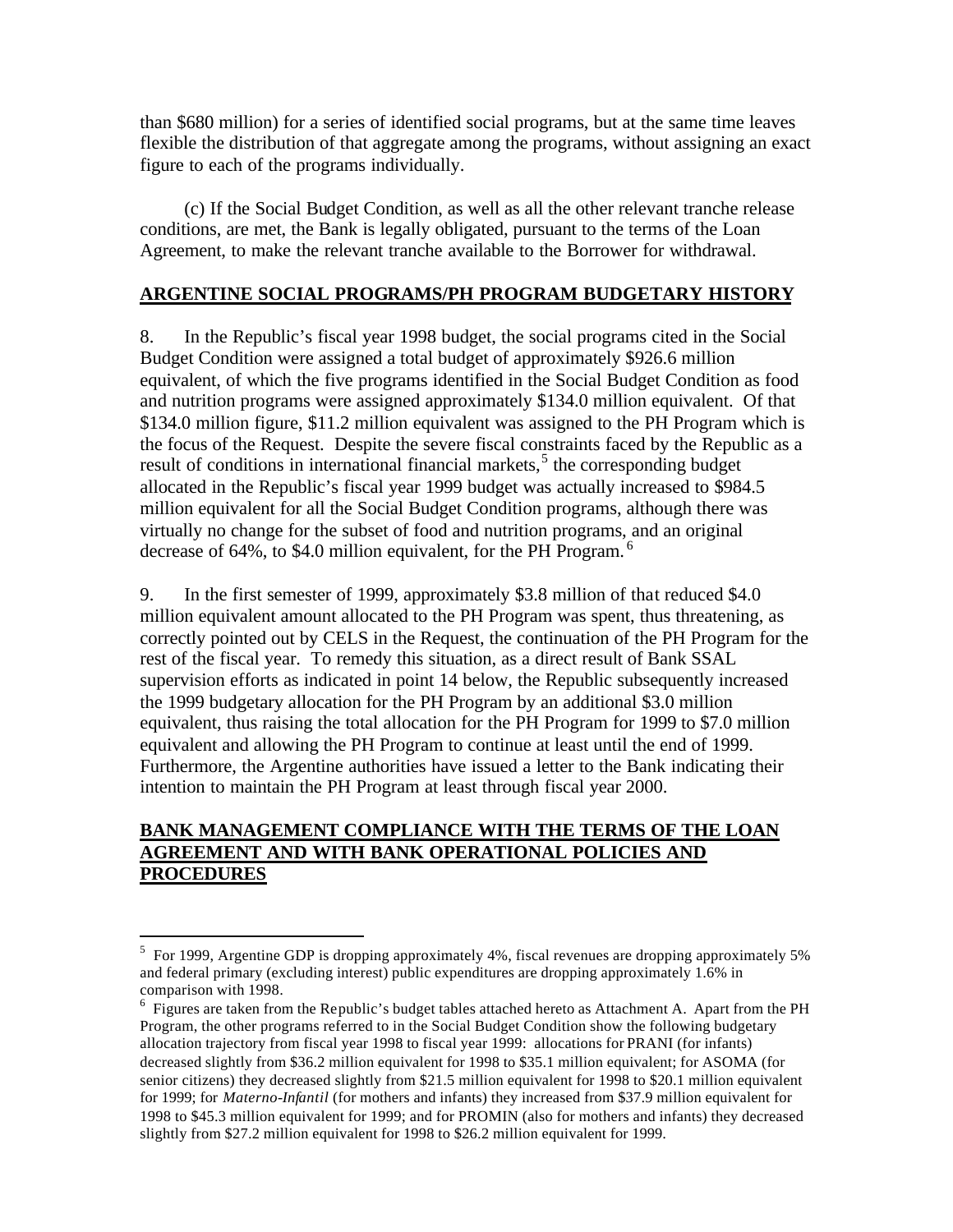10. The second tranche of the SSAL was not released for disbursement by Bank management until September 9, 1999, and as of today it is not known when the third tranche might be released.<sup>7</sup> Consequently, Bank management had not disbursed either the second or third tranche in alleged violation of any Bank policy as of the July 1999 date of the filing of the Request. $8$ 

## **\* Release for Disbursement of the SSAL Second Tranche Occurred upon Compliance with the Social Budget Condition**

11. Subsequent to the filing of the Request, Bank management did release the second tranche for disbursement, as it was legally obligated to do by the terms of the Loan Agreement (see point 7 (c) above) given the Republic's compliance with all second tranche release conditions. The Social Budget Condition was met and even exceeded: whereas the Social Budget Condition called for maintenance for 1999 of a budget for identified social programs at an aggregate level equivalent to at least \$680 million equivalent, the actual budgetary allocation for 1999 has reached \$984.5 million equivalent (see point 8 above).

12. CELS expresses no complaint in the Request with regard to the nature and scope of the Social Budget Condition; in other words, CELS does not challenge the condition's *design*. CELS also recognizes that the Social Budget Condition does not require a specific individual budget allocation for each of the covered social programs. However, CELS argues that the very fact that individual programs are named in connection with the Social Budget Condition demonstrates that, beyond merely looking out for compliance with the letter of the condition, the Bank should concern itself with at least making sure that, even if the \$680 million aggregate minimum budget is available, that minimum be distributed among individual programs in such a way as to at least ensure the viability of each one. In other words, "while it is true that there are no specific distribution guidelines for allocating a specific amount to each one of the protected programs, it is no less true … that Bank policy must be interpreted in light of 'balanced development', which means ensuring at least the *continuity of all of the programs considered*" (Request, page 9).

 $\overline{a}$ <sup>7</sup> Resolution para. 14 (c) requires that a project loan be less than 95% disbursed in order for a request pertaining thereto to be eligible for possible Panel investigation. In case the third tranche of the SSAL had been already released without CELS' knowledge, the Request cites the Bank's as yet undisbursed Repurchase Facility Support Loan to the Republic (Loan 4406-AR; approved by the Executive Directors in conjunction with their approval of the SSAL) as a justification for nevertheless allowing Request eligibility (see Request, page 6). However, because the third tranche of the SSAL has in fact not been disbursed, it is unnecessary to bring Loan 4406-AR to bear in this case. It is also inappropriate to in any way involve Loan 4406-AR in these Panel proceedings because the Social Budget Condition does not apply to Loan 4406-AR or affect its disbursement. Only general Bank satisfaction with the Republic's overall reform program is relevant for purposes of Loan 4406-AR (see 4406-AR Loan Agreement, Section 4.01 (b)).

<sup>&</sup>lt;sup>8</sup> The *first* tranche of the SSAL had been released in late 1998, but the Social Budget Condition is a legal condition for second and third tranche release, not for first tranche release. The related first tranche release condition was that the Republic agree to the roster of social programs to be covered by the Social Budget Condition; compliance with this first tranche condition is evident from the fact that the Republic negotiated the Loan Agreement Schedule 3 containing said roster.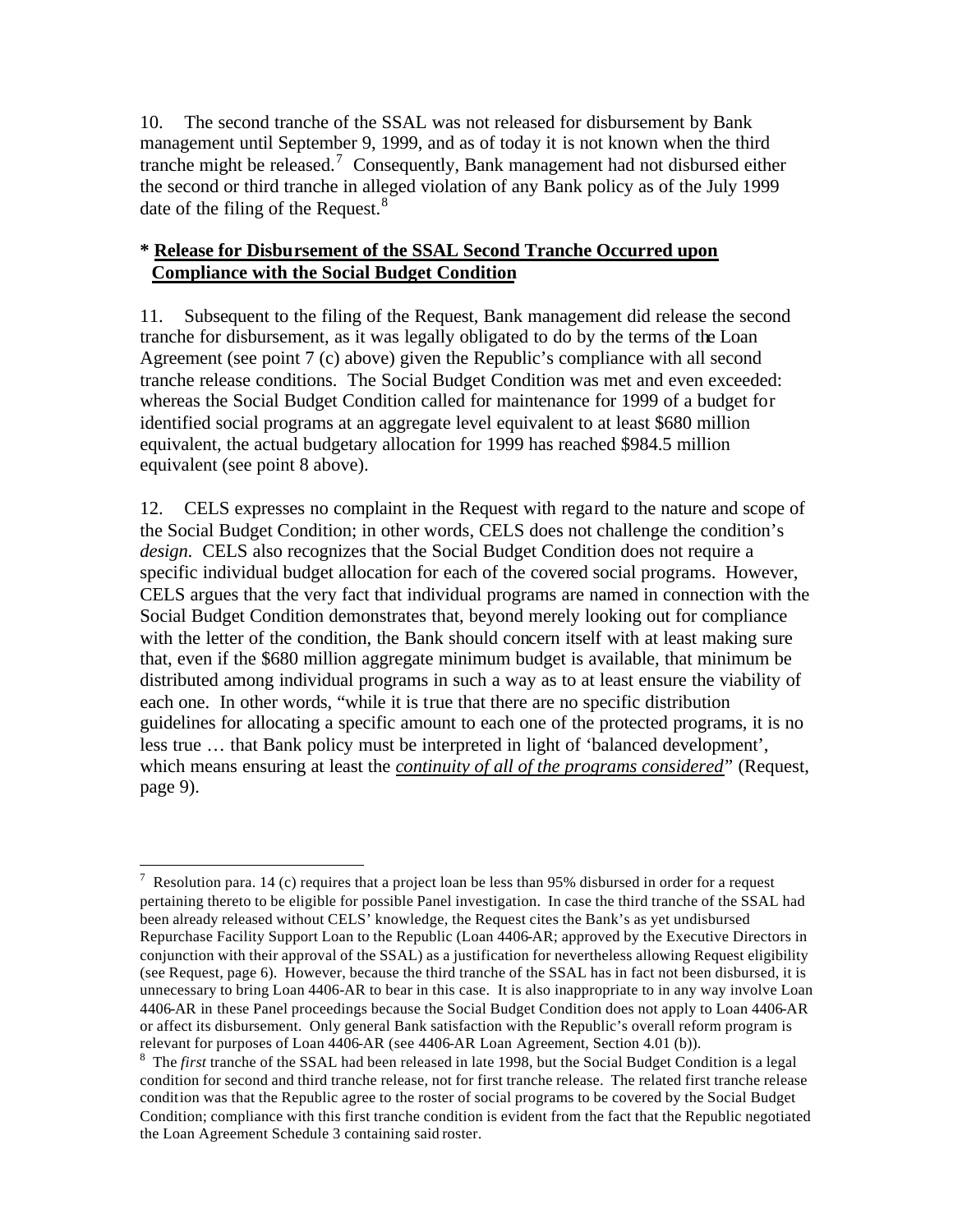13. Although it is an overstatement to attribute such per-program specificity to "Bank policy," Bank management sympathizes with CELS' view that the spirit of the Social Budget Condition requires sufficient funding for each identified program, within the aggregate global minimum amount, to permit some continuity of each such program (or eventual launch in the case of a start-up program). Even though the Social Budget Condition makes clear that there is no intent to guarantee specific individual financing levels for each program, the concept of "protection" mentioned in the Republic's Letter of Development Policy (see point 5 above) can suggest the desirability of maintaining each program's continuity with *some* level of minimum funding. What that level of minimum funding would be for any particular program can be assessed by the Bank in expressing its "satisfaction" allowed by the standard and deliberately flexible language of tranche release conditions (see point 5 above).

14. In the course of its supervision of the SSAL, Bank management realized that the 1999 budget for the PH Program had been cut significantly from 1998, and that what budget did remain had been almost entirely spent during the first semester of 1999. It was evident, therefore, as CELS has pointed out, that the continuity of the PH Program into the second semester of 1999 and beyond was being jeopardized. As a result, Bank management, beginning on July 6, 1999, urged the Argentine authorities to revisit the PH Program's budget. The authorities responded by indicating that the \$4.0 million equivalent originally allocated to the PH Program for 1999 would be supplemented by an additional allocation of \$3.0 million, a fact of which CELS might be unaware. The pertinent supplemental allocation is reflected in the August 27, 1999 *Decisión Administrativa* (Administrative Decision) no. 294 of the Republic's *Jefatura de Gabinete de Ministros* (Office of the Chief of Cabinet of Ministers), which document modifies the Republic's 1999 budget accordingly. That same Office subsequently sent a September 3, 1999 letter to the Bank indicating the Republic's intention, as evidenced by already ongoing budgetary planning for next year, to keep funding the PH Program into the year 2000. These actions by the Republic avoid the threatened premature exhaustion of PH Program funding during 1999 and go one step further by expressing an intention to keep funding the PH Program beyond the 1999 fiscal year covered by the Social Budget Condition. Consequently, continuity of the PH Program, albeit at a reduced level from 1998, is being maintained, and it is on that basis that Bank management proceeded to release the second SSAL tranche for disbursement as legally obligated by the terms of the Loan Agreement. Bank management intends eventually to disburse the third tranche of the SSAL on the same basis if Republic compliance is maintained.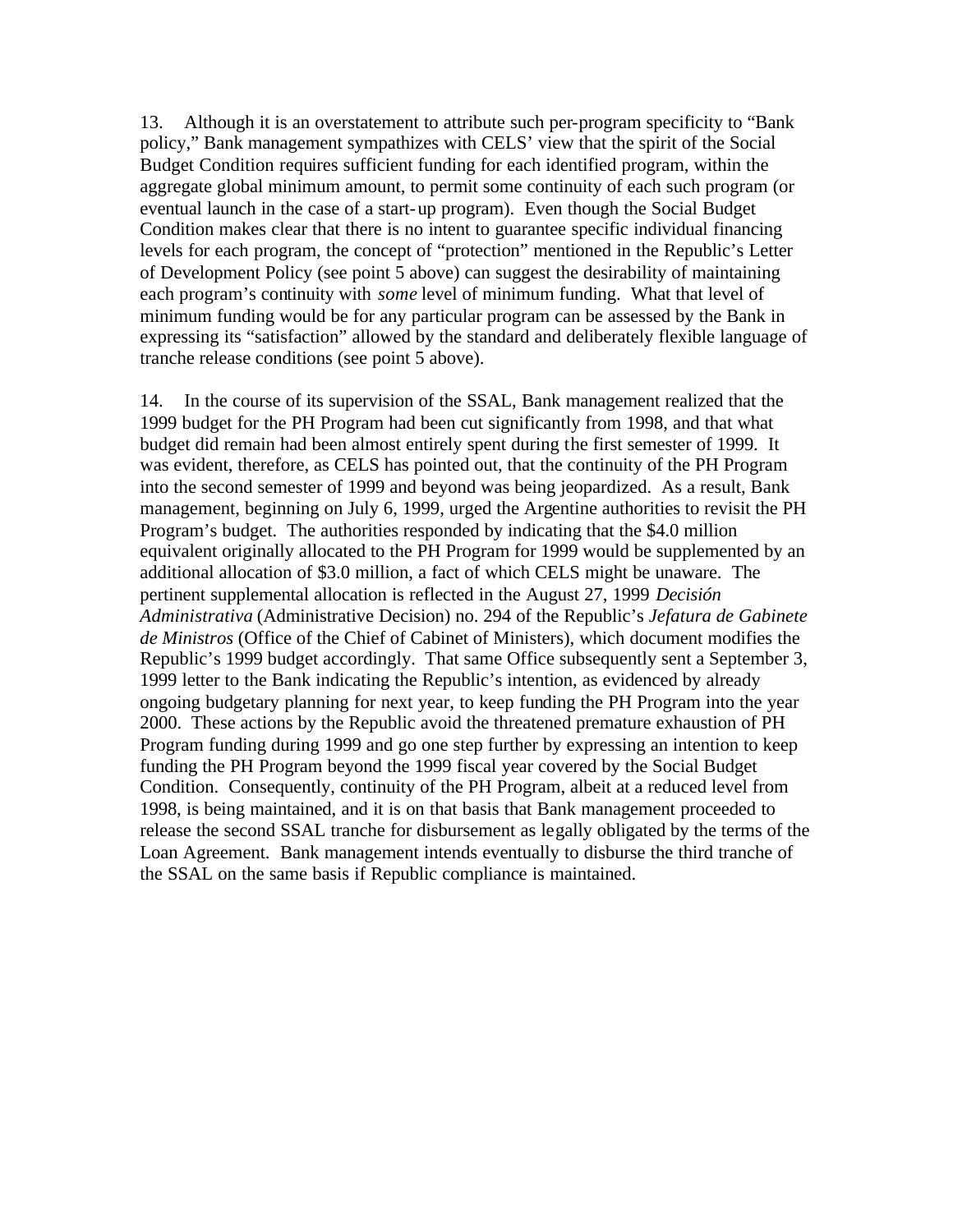# **\* Release for Disbursement of the SSAL Second Tranche Was Consistent with Bank Operational Policies and Procedures**

15. OD 4.15 on Poverty Reduction: Given the above, it is clear that no relevant Bank operational policies and procedures have been violated in the course of SSAL supervision and tranche release. To begin with, Operational Directive (OD) 4.15 cited by CELS as a basis for the Request has been complied with. With respect to poverty reduction efforts reflected in adjustment lending, OD 4.15 states that "[w]ithin the overall spending envelope given by the macroeconomic framework, special efforts should be made to safeguard, and increase where appropriate, budgetary allocations for basic health, nutrition and education, including programs that benefit the most vulnerable groups among the poor" (OD 4.15, para. 24). "Bank-supported adjustment programs, therefore, include measures to protect the most vulnerable from declines in consumption and social services – with particular attention to food and nutritional security – in the context of an agreed public expenditure program" (OD 4.15, para. 25).

16. Mindful of the possible negative effects of adjustment on social sector initiatives and on the most vulnerable segments of society, and consistent with OD 4.15 regarding poverty reduction, Bank management insisted to the Argentine authorities that the Social Budget Condition be included among the nine second tranche release conditions and nine third tranche release conditions, set forth in the Loan Agreement, relating to human development sector actions. Care was thus taken to ensure that the SSAL did not focus exclusively on macro-economic and financial sector conditionality to the detriment of more immediate human concerns.

17. More particularly, the Social Budget Condition, consistent with OD 4.15, was designed to focus in part on safeguarding budgetary allocations for basic health, nutrition and education, with particular attention paid to food and nutritional security through the identification of specific programs of such nature identified in Schedule 3 to the Loan Agreement. Note, however, that OD 4.15 recognizes the need to place such focus "within the overall spending envelope given by the macroeconomic framework" (OD 4.15, para. 24), thus acknowledging the inescapable reality that national budgetary resources are not unlimited and that trade-offs can legitimately be made among programs by the sovereign nation in question. Furthermore, although OD 4.15 draws special attention to the needs of food and nutritional programs such as the PH Program, it *in no way mandates specific budgetary amounts or budgetary proportions for such programs*, calling at most for special efforts to "safeguard" and "protect" them without dictating exactly how. Absent the Social Budget Condition, SSAL second and third tranches could in theory be disbursed in the context of a zero budget for each of the identified social programs, but, in full compliance with the flexible and realistic terms of OD 4.15, the SSAL does include the Social Budget Condition to safeguard such programs within the realities of budgetary constraints. In addition, that condition has been complied with and even exceeded (see point 11 above), and the condition's existence has further helped to catalyze maintenance of the PH Program's continuity (see points 12-14 above). All CELS has in essence requested is that said continuity be maintained (see Request, page 9, cited in point 12 above); given the fact that OD 4.15 does not mandate a rigid budgetary outcome on an individual program-by-program basis, the \$7.0 million currently assigned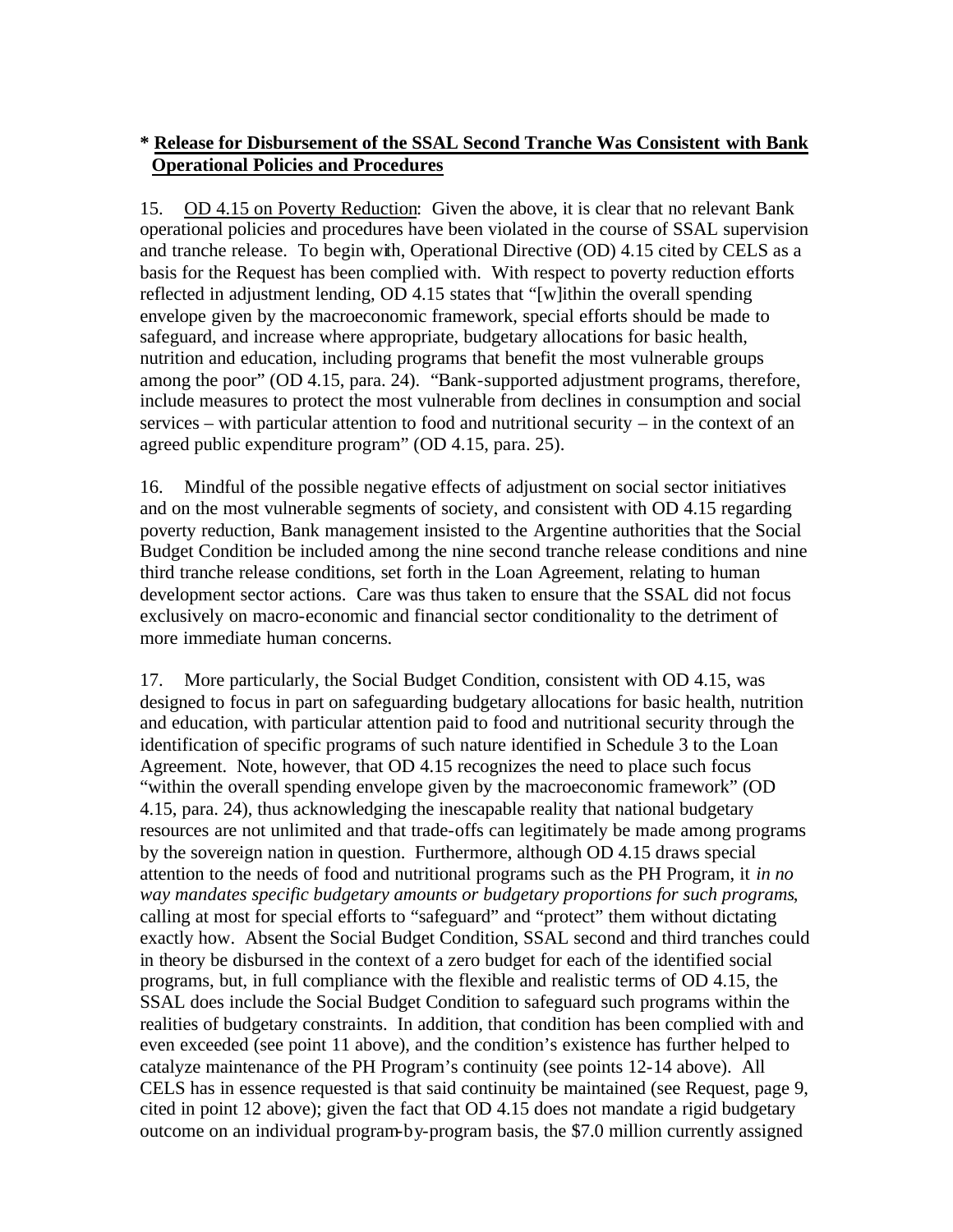to the PH Program (almost double what was spent on the PH Program through June 1999 (see point 9 above)) evidences more than sufficient Social Budget Condition and Bank poverty policy compliance.<sup>9</sup>

18. OD 13.05 on Project Supervision: Bank management has supervised the SSAL through many supervision missions, as well as through written and verbal exchanges with the authorities too numerous to mention. For supervision of the Social Budget Condition alone, the expertise of at least seven Bank sector specialists was brought to bear. The very fact that, at the Bank's urging, the PH Program budget was increased by \$3.0 million equivalent to \$7.0 million equivalent (not to mention increases for other programs similarly made at the Bank's urging) demonstrates the impact of Bank supervision in the particular context of compliance with the Social Budget Condition. Although the release of the second tranche could have taken place in theory as early as February 28, 1999 (see Loan Agreement, Section 2.02 (d) (i)), delays in satisfying all the conditions allowed Bank management to supervise not only the original budget allocations for 1999, but ongoing expenditure throughout the year of those allocations as well.

19. OD 10.70 on Project Monitoring and Evaluation: By its very terms, OD 10.70 does not apply to adjustment loans such as the SSAL. The term "project," as used in the OD, specifically "refers to *investment lending operations only* and excludes adjustment operations" (OD 10.70, footnote 1). CELS is therefore incorrect in using OD 10.70 as a basis for challenging Bank management performance with regard to the SSAL. At any rate, the beneficiary consultation that CELS alleges is required by said OD (see Request supplement, Section III) is unnecessary for purposes of monitoring compliance with the Social Budget Condition. PH Program budgetary allocation and expenditure figures are obtainable from the relevant government authorities, not from individual PH Program beneficiaries.

20. OP/BP 13.40 on Suspension of Disbursements: CELS argues that, because of the situation regarding the PH Program, Bank management should have proceeded to suspend disbursements of the SSAL (see Request supplement, Section III). This analysis is incorrect, even if the Social Budget Condition had not been met. As stated in point 7 (a) above, adjustment loan tranche release conditions do not constitute legal obligations of the Borrower. Consequently, failure to comply with such a condition results in Bank withholding of release of the relevant tranche until such condition is met; it cannot, however, absent a resulting threat to at least a significant portion of the entire reform program of a borrower,  $^{10}$  trigger the application of a suspension remedy. Operational Policy (OP) 13.40, by its very terms, is therefore inapplicable to the case at hand: "The General Conditions authorize the Bank to suspend, in whole or in part, the right of the borrower to make withdrawals from the loan account when the events set out or referred to in [General Conditions] Sections 6.02 and 7.01 (f) and (g) occur and are continuing. *These events pertain either to the failure of the borrower or other contracting parties to* 

<sup>&</sup>lt;sup>9</sup> It deserves noting that the PH Program is not the only program covered by the Social Budget Condition which contributes to meeting the food and nutrition needs of the poor. Even covered employment and revenue generation programs contribute, albeit indirectly, to satisfying such basic needs of beneficiaries,

yet CELS ignores such potential secondary effects.

 $10$  See footnote 4 above.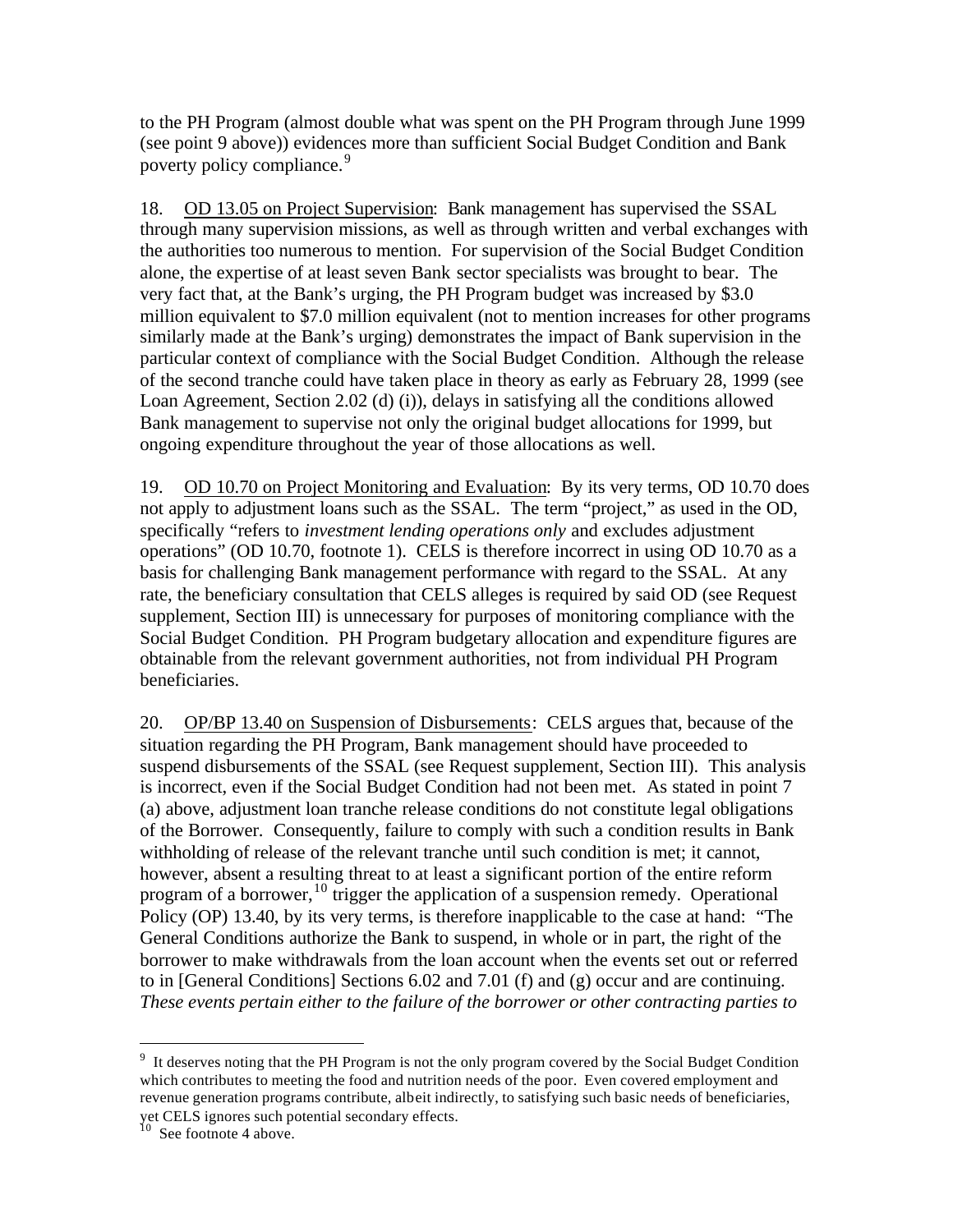*fulfill obligations unrelated to payment under a Loan Agreement or to the borrower's failure to make payments as required*" (OP 13.40, para. 1; emphasis added). Again, because the Social Budget Condition is just that – a condition instead of a legally binding obligation – OP 13.40 does not apply under the facts of this case and there is therefore no policy violation by Bank management resulting from failure to exercise a suspension remedy.

21. BP 17.50 on Disclosure of Operational Information: Bank Procedure (BP) 17.50 sets forth the rules for implementing the Bank's "Policy on Disclosure of Information" (March 1994; the Disclosure Policy). The BP is supplemented by a June 20, 1994 internal Bank memorandum entitled "Disclosure of Factual Technical Documents" (the Disclosure Memo). The only documents, relating to an adjustment loan, explicitly disclosable to interested parties according to Bank policy are the "Project Information Document" or PID (BP 17.50, para. 3) and the Loan Agreement (Disclosure Policy, paras. 45 and 46), both of which CELS already has obtained and attached as Annexes V and VI of Annex B to the Request.

22. Unlike the Staff Appraisal Report (now generically renamed as the Project Appraisal Document or PAD) submitted to the Bank's Executive Directors in connection with their approval of an investment project, the analogous President's Report or Memorandum of the President similarly submitted in connection with approval of an adjustment loan is explicitly not subject to public disclosure (compare BP 17.50, paras. 6 and 7 with Disclosure Memo footnote 2, which – based on Disclosure Policy para. 50 - states that "the President's Report for adjustment operations is … not made available to the public"). Disclosure Policy para. 52 also makes the crucial point that "[t]here is also a need to preserve the integrity of the deliberative process and to facilitate and safeguard the free and candid exchange of ideas between the Bank and its members. For this reason, documents that define the Bank's country strategy, analysis of country creditworthiness, supervision reports and project completion reports are not publicly available." Disclosure Policy para. 53 goes on to add that "[t]he above-mentioned principle relating to the preservation of the integrity of the deliberative process also applies to the Bank's own decision-making processes. Thus, internal documents and memoranda written by staff to their colleagues, supervisors or subordinates are considered confidential and not publicly available."

23. In short, Bank policy, in frank acknowledgment of the country-relations sensitivities arising from adjustment operations, restricts the possible public disclosure of documentation pertaining thereto. More generally, Bank policy limits the disclosure of supervision reports or of analyses of borrower performance with regard to specific operations. CELS complains that, because the Bank's regional office in Buenos Aires did not answer its queries regarding the approach the Bank would take in the face of the PH Program situation, BP 17.50 has been violated (see Request supplement, Section III). As detailed above, Bank policy requires no such answer pertaining to Bank-borrower relations, particularly in an adjustment loan context. Bank management wrote CELS on June 22, 1999 to explain the Social Budget Condition and confirm tha t the PH Program was covered by that condition, but there was no policy requirement to provide more information than that which would have been discernible from the text of the Loan Agreement and the PID. For Bank management to have done otherwise would have